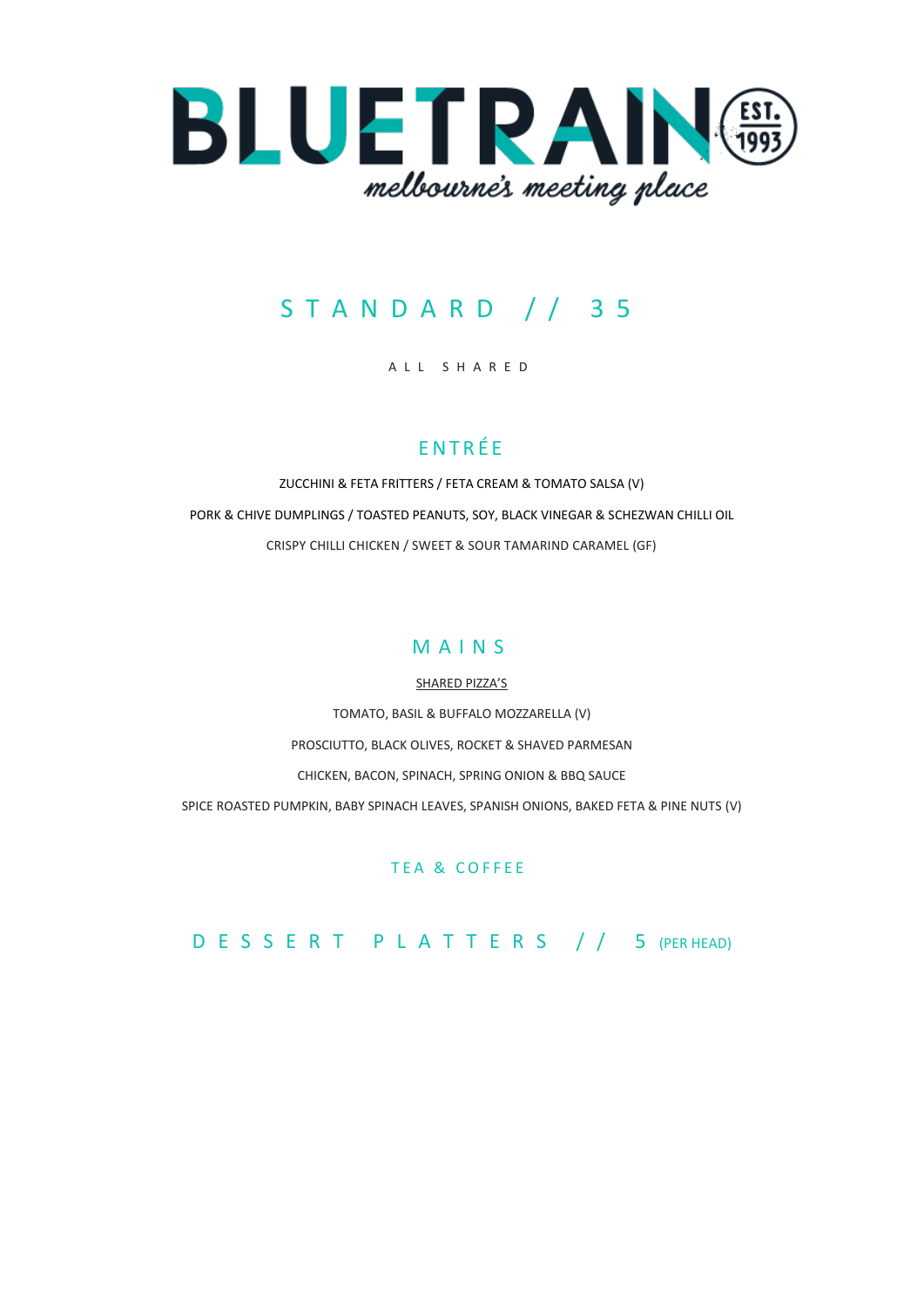

## P R E M I U M / / 5 0

#### E N T R É E S H A R E D

CAMBODIAN PEPPERED BEEF / RICE NOODLES SERVED IN LETTUCE CUPS (GF) PORK & CHIVE DUMPLINGS / TOASTED PEANUTS, SOY, BLACK VINEGAR & SCHEZWAN CHILLI OIL SUNDRIED TOMATO & FETA ARANCINI / CAPSICUM & SAFFRON INFUSED AIOLI CRISPY CHILLI CHICKEN FILLETS / SWEET & SOUR TAMARIND CARAMEL (GF)

## M A I N S

#### CHOICE OF

CHICKEN YELLOW CURRY / PICKLED VEGETABLES & COCONUT RICE (GF) CRUMBED PORK TONKATSU / KEWPIE & TOGARASHI WITH A MISO, NORI & CABBAGE SLAW

BEER BATTERED WHITING FILLETS / MIXED LEAF SALAD & BLUETRAIN FRIES

SEAFOOD SPAGHETTINI / PRAWNS, CALAMARI, SCALLOPS & CRAB WITH A FENNEL, CAPER, SWEET BASIL TOMATO SUGO PUMPKIN, TARRAGON & RICOTTA CANNELLONI / MOSTARDA FRUIT, CRISPY SAGE, WALNUTS & LEMON BUTTER SAUCE (V/GF)

#### TEA & COFFEE

D E S S E R T P L A T T E R / / 5 (PER HEAD)